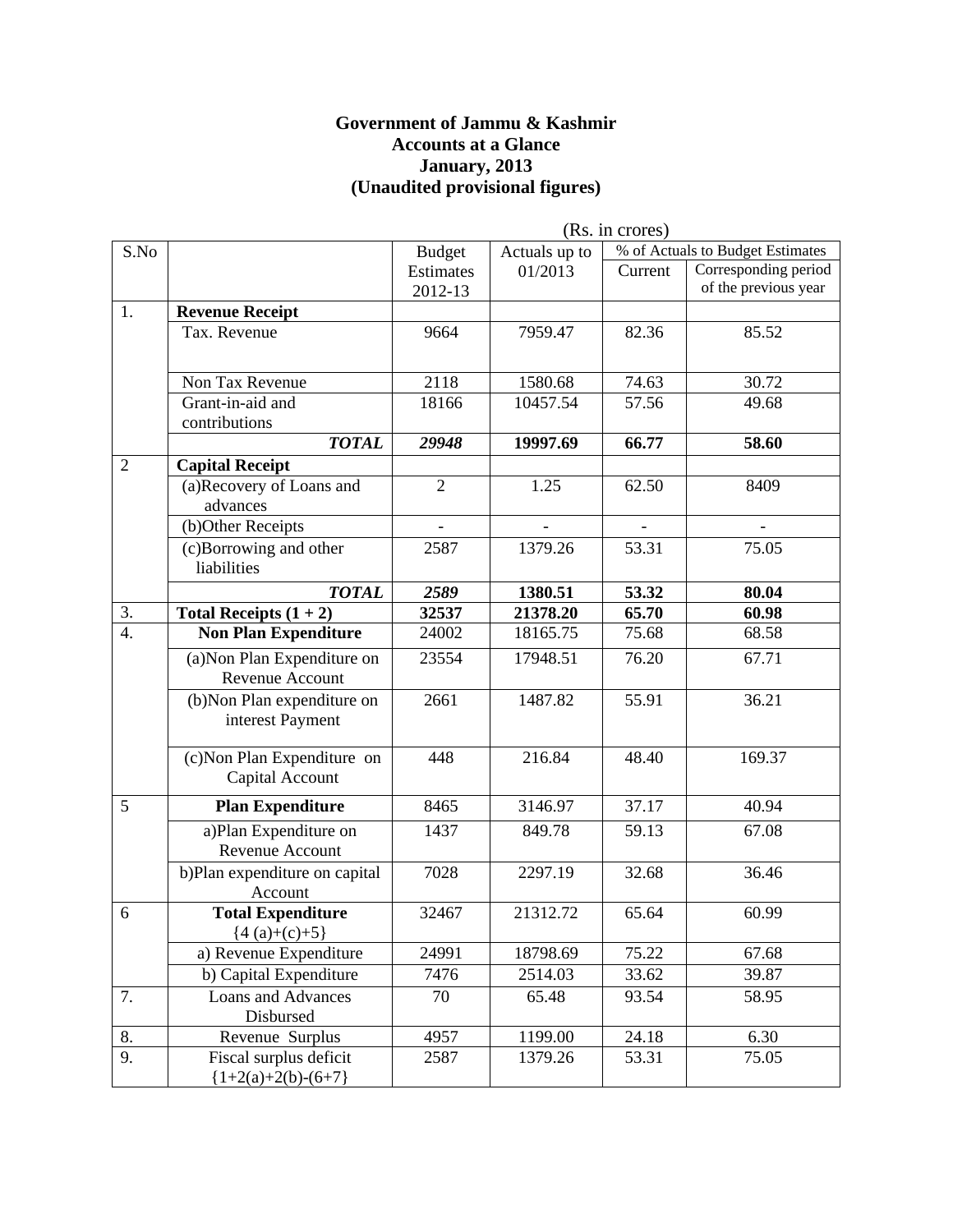# **(Format of the Progressive Figures)**

#### **TAX REVENUE**

| (Rs. in Crores)     |                |                    |                |                    |
|---------------------|----------------|--------------------|----------------|--------------------|
| <b>Months</b>       | 2012-13        |                    | 2011-12        |                    |
|                     | <b>Monthly</b> | <b>Progressive</b> | <b>Monthly</b> | <b>Progressive</b> |
| <b>April, 2012</b>  | 999.67         | 999.67             | 559.30         | 559.30             |
| <b>May, 2012</b>    | 355.81         | 1355.48            | 314.80         | 874.10             |
| <b>June, 2012</b>   | 238.95         | 1594.43            | 202.63         | 1076.73            |
| <b>July, 2012</b>   | 805.67         | 2400.10            | 601.11         | 1677.84            |
| <b>August, 2012</b> | 402.33         | 2802.43            | 312.07         | 1989.91            |
| September, 2012     | 267.86         | 3070.29            | 753.94         | 2743.85            |
| October, 2012       | 854.70         | 3924.99            | 1959.38        | 4703.23            |
| November, 2012      | 281.90         | 4206.89            | 562.90         | 5266.53            |
| December, 2012      | 1728.96        | 5935.85            | 229.15         | 5495.28            |
| January, 2013       | 2023.62        | 7959.47            | 928.31         | 6423.59            |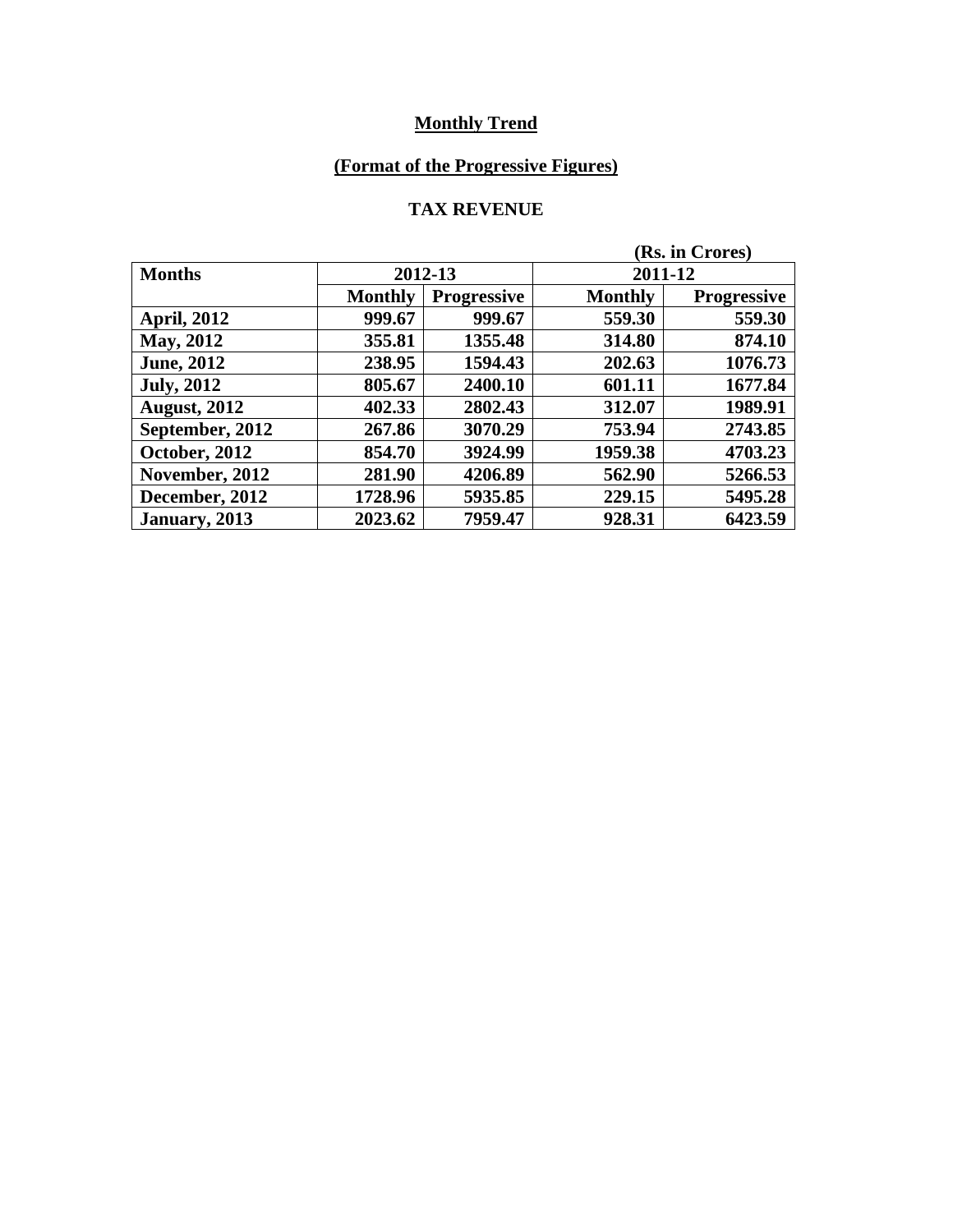# **(Format of the Progressive Figures)**

#### **NON-TAX REVENUE**

| (Rs. in Crores)     |                |                    |                |                    |  |
|---------------------|----------------|--------------------|----------------|--------------------|--|
| <b>Months</b>       | 2012-13        |                    |                | 2011-12            |  |
|                     | <b>Monthly</b> | <b>Progressive</b> | <b>Monthly</b> | <b>Progressive</b> |  |
| <b>April, 2012</b>  | 50.08          | 50.08              | 15.12          | 15.12              |  |
| May, 2012           | 217.30         | 267.38             | 24.15          | 39.27              |  |
| <b>June, 2012</b>   | 70.41          | 337.79             | 39.51          | 78.78              |  |
| <b>July, 2012</b>   | 112.68         | 450.47             | 67.05          | 145.83             |  |
| <b>August, 2012</b> | 113.45         | 563.92             | 38.81          | 184.64             |  |
| September, 2012     | 445.04         | 1008.96            | 38.76          | 223.40             |  |
| October, 2012       | 132.23         | 1141.19            | 118.08         | 341.48             |  |
| November, 2012      | 111.70         | 1252.89            | 39.21          | 38.69              |  |
| December, 2012      | 116.98         | 1369.87            | 71.48          | 452.17             |  |
| January, 2013       | 210.81         | 1580.68            | 43.50          | 495.67             |  |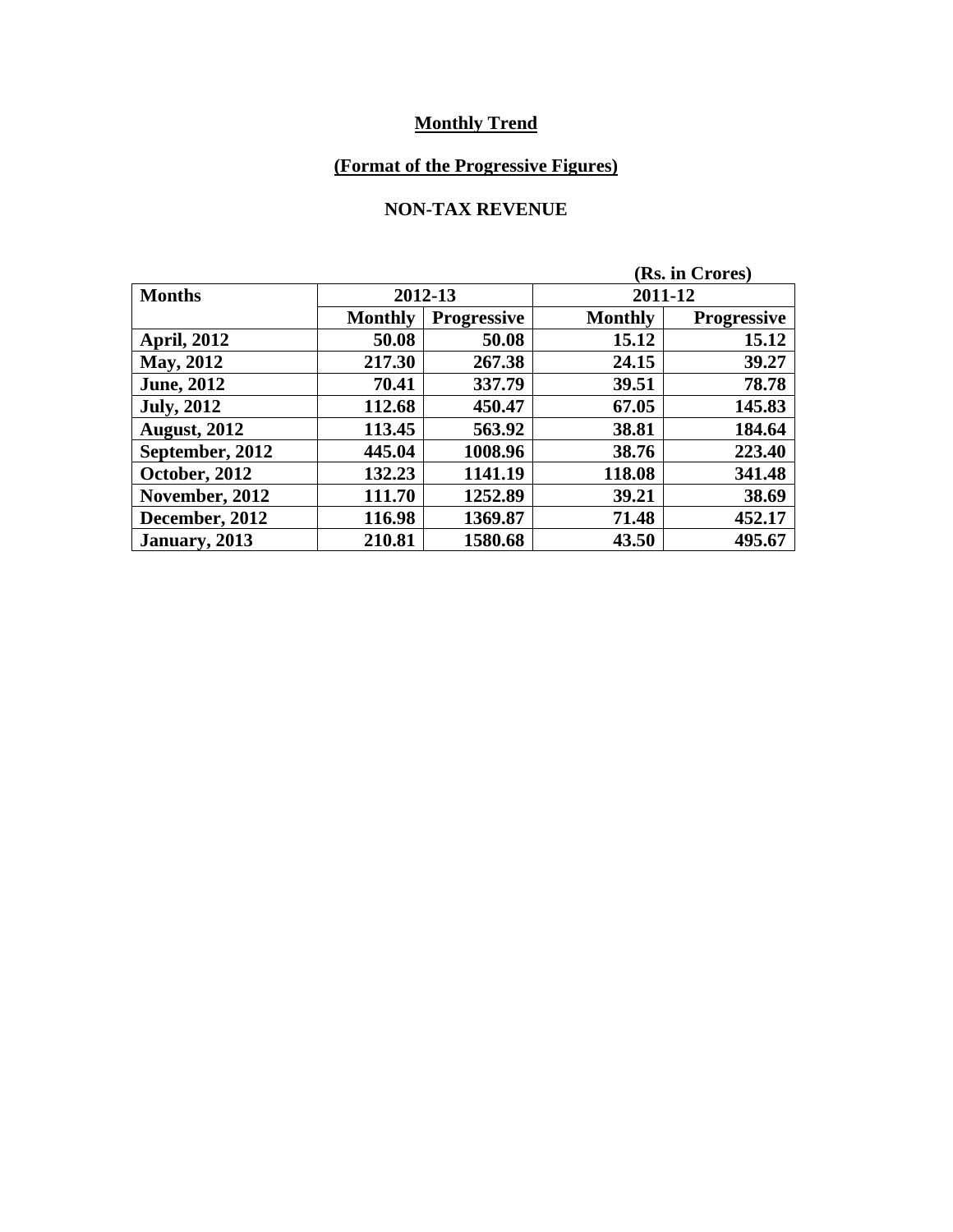# **(Format of the Progressive Figures)**

#### **REVENUE RECEIPTS OF GRANT-IN-AID AND CONTRIBUTION**

|                      | (Rs. in Crores) |                    |                |                    |  |
|----------------------|-----------------|--------------------|----------------|--------------------|--|
| <b>Months</b>        | 2012-13         |                    |                | 2011-12            |  |
|                      | <b>Monthly</b>  | <b>Progressive</b> | <b>Monthly</b> | <b>Progressive</b> |  |
| <b>April, 2012</b>   | 483.00          | 483.00             | 1.52           | 1.52               |  |
| May, 2012            |                 | 483.00             | 1.10           | 2.62               |  |
| <b>June, 2012</b>    | 1.50            | 484.50             | 6.85           | 9.47               |  |
| <b>July, 2012</b>    |                 | 484.50             | 0.15           | 9.62               |  |
| <b>August, 2012</b>  |                 | 484.50             | $\blacksquare$ | 9.92               |  |
| September, 2012      |                 | 484.50             | 880.5          | 890.42             |  |
| <b>October, 2012</b> |                 | 484.50             | 5366.56        | 6256.98            |  |
| November, 2012       | 0.90            | 485.40             | 1408.81        | 7665.79            |  |
| December, 2012       | 5487.52         | 5972.92            | 3.10           | 7668.89            |  |
| January, 2013        | 4484.62         | 10457.54           | 1059.94        | 8728.83            |  |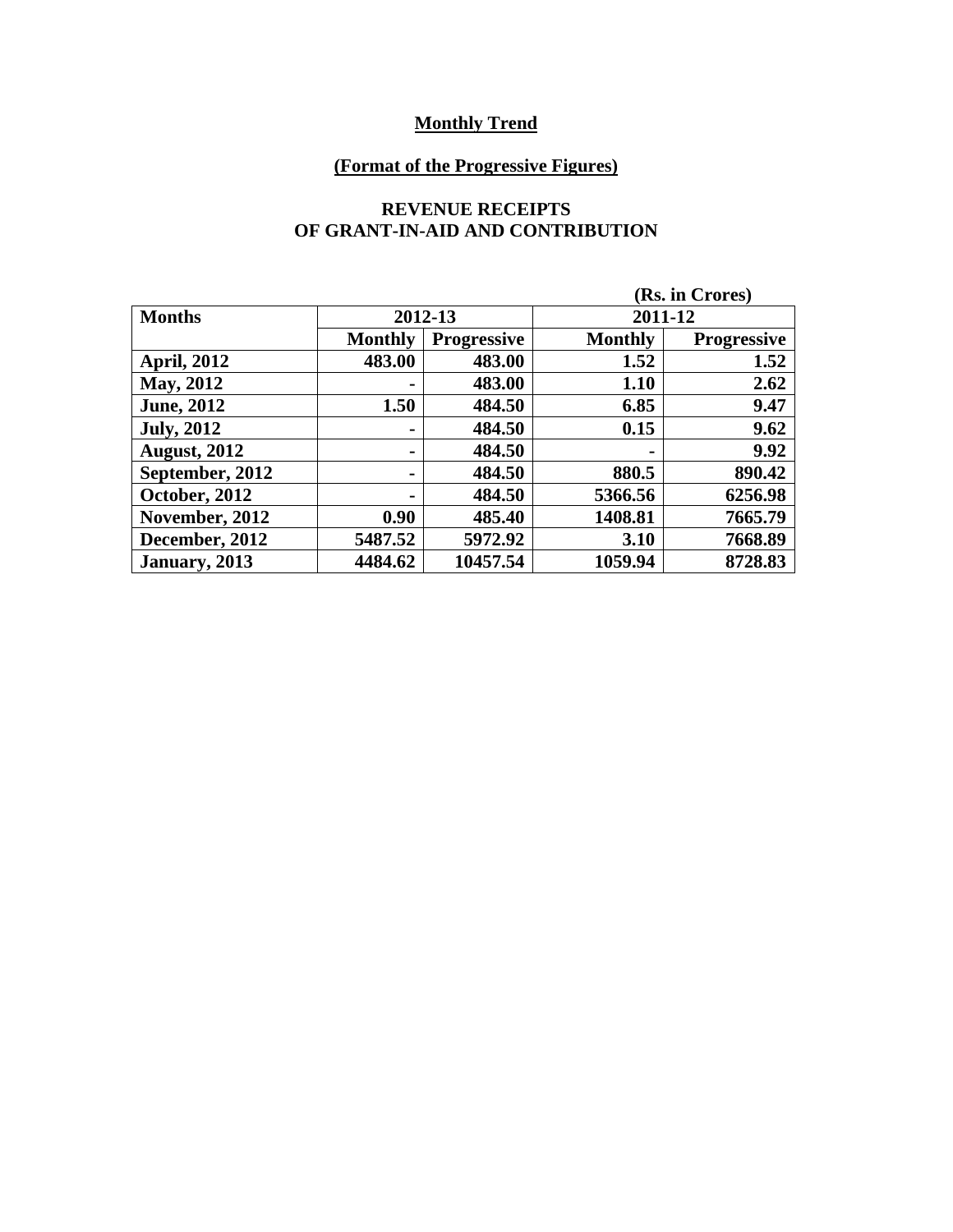# **(Format of the Progressive Figures)**

#### **RECOVERY OF LOANS & ADVANCES**

|                     |                |                    |                | (Rs. in Crores)    |
|---------------------|----------------|--------------------|----------------|--------------------|
| <b>Months</b>       |                | 2012-13            | 2011-12        |                    |
|                     | <b>Monthly</b> | <b>Progressive</b> | <b>Monthly</b> | <b>Progressive</b> |
| <b>April, 2012</b>  | 0.14           | 0.14               | 0.13           | 0.13               |
| <b>May, 2012</b>    | 0.10           | 0.24               | 0.09           | 0.22               |
| <b>June, 2012</b>   | 0.17           | 0.41               | 0.11           | 0.33               |
| <b>July, 2012</b>   | 0.11           | 0.52               | 0.13           | 0.46               |
| <b>August, 2012</b> | 0.09           | 0.61               | 0.17           | 0.63               |
| September, 2012     | 0.09           | 0.70               | $(-) 0.07$     | 0.56               |
| October, 2012       | 0.21           | 0.91               | 0.13           | 167.85             |
| November, 2012      | 0.06           | 0.97               | 0.14           | 167.99             |
| December, 2012      | 0.15           | 1.12               | 0.08           | 168.07             |
| January, 2013       | 0.13           | 1.25               | 0.11           | 168.18             |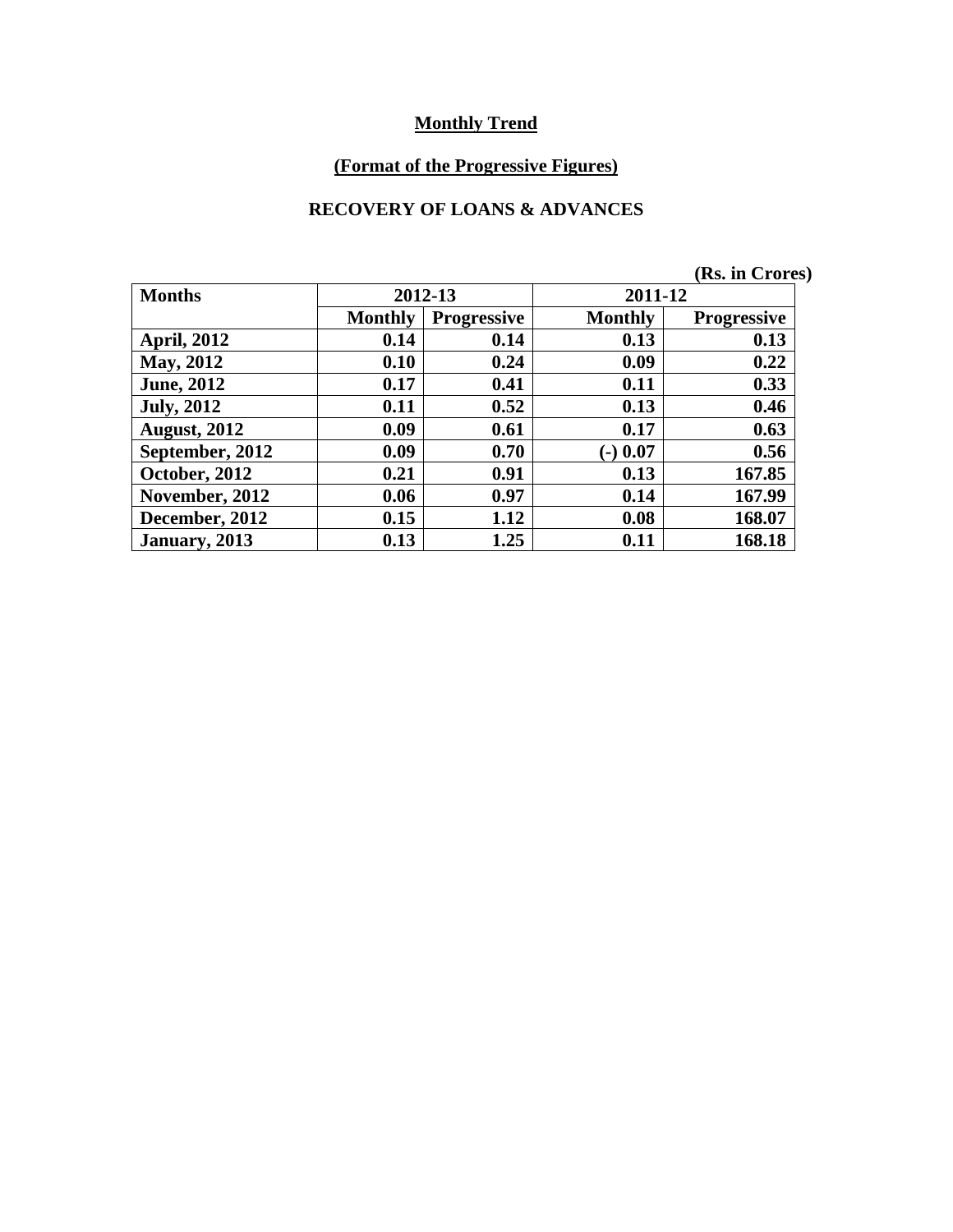# **(Format of the Progressive Figures)**

#### **BORROWING & OTHER LIABILITIES**

| (Rs. in Crores)     |                |                    |                |                    |  |
|---------------------|----------------|--------------------|----------------|--------------------|--|
| <b>Months</b>       | 2012-13        |                    |                | 2011-12            |  |
|                     | <b>Monthly</b> | <b>Progressive</b> | <b>Monthly</b> | <b>Progressive</b> |  |
| <b>April, 2012</b>  | 386.17         | 386.17             | 587.43         | 587.43             |  |
| May, 2012           | 919.92         | 1306.09            | 884.33         | 1471.76            |  |
| <b>June, 2012</b>   | 1118.72        | 2424.81            | 1353.51        | 2825.27            |  |
| <b>July, 2012</b>   | 1250.74        | 3675.55            | 1069.94        | 3895.21            |  |
| <b>August, 2012</b> | 1596.02        | 5346.65            | 2187.46        | 6082.67            |  |
| September, 2012     | 1045.82        | 6392.47            | $-)842.25$     | 5240.42            |  |
| October, 2012       | 1867.31        | 8259.78            | $(-)$ 5590.81  | $(-)$ 350.39       |  |
| November, 2012      | 1209.64        | 9469.42            | 259.64         | $(-)90.75$         |  |
| December, 2012      | $-)4325.99$    | 5143.43            | 2385.45        | 2294.70            |  |
| January, 2013       | $-3764.17$     | 1379.26            | 209.00         | 2503.70            |  |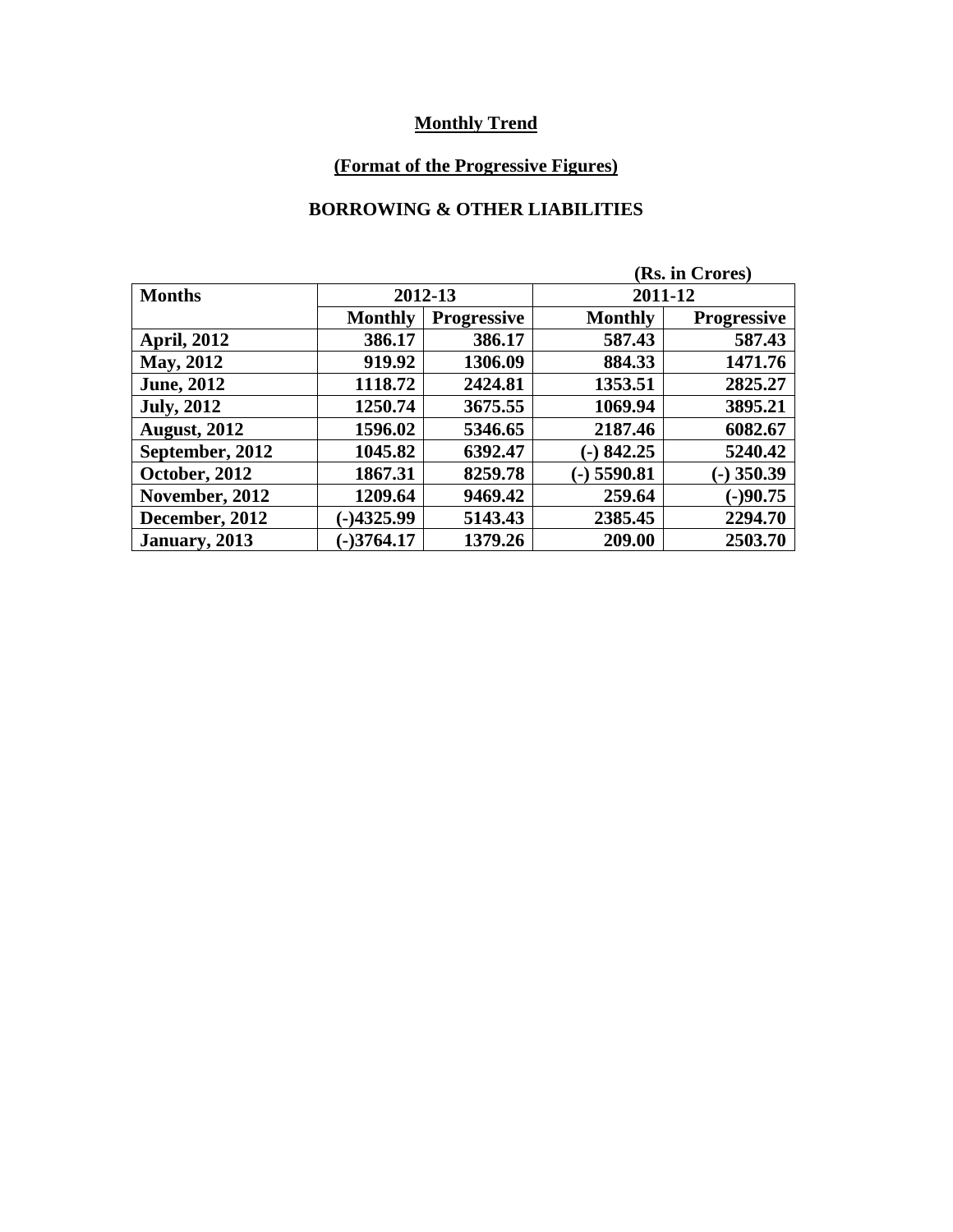# **(Format of the Progressive Figures)**

#### **NON PLAN EXPENDITURE ON REVENUE ACCOUNT**

| (Rs. in Crores)     |                |                    |                |                    |  |
|---------------------|----------------|--------------------|----------------|--------------------|--|
| <b>Months</b>       | 2012-13        |                    |                | 2011-12            |  |
|                     | <b>Monthly</b> | <b>Progressive</b> | <b>Monthly</b> | <b>Progressive</b> |  |
| <b>April, 2012</b>  | 1852.09        | 1852.09            | 1140.09        | 1140.09            |  |
| May, 2012           | 1384.37        | 3236.46            | 1142.33        | 2282.42            |  |
| <b>June, 2012</b>   | 1326.29        | 4562.75            | 1387.30        | 3669.72            |  |
| <b>July, 2012</b>   | 1875.79        | 6438.54            | 1524.22        | 5193.94            |  |
| <b>August, 2012</b> | 1753.39        | 8191.94            | 2121.69        | 7315.63            |  |
| September, 2012     | 1385.15        | 9575.09            | 659.44         | 7975.07            |  |
| October, 2012       | 2354.71        | 11929.80           | 1524.43        | 9499.50            |  |
| November, 2012      | 1182.99        | 13112.79           | 1731.48        | 11230.98           |  |
| December, 2012      | 2551.45        | 15664.24           | 1842.77        | 13073.75           |  |
| January, 2013       | 2284.67        | 17948.91           | 1519.18        | 14592.93           |  |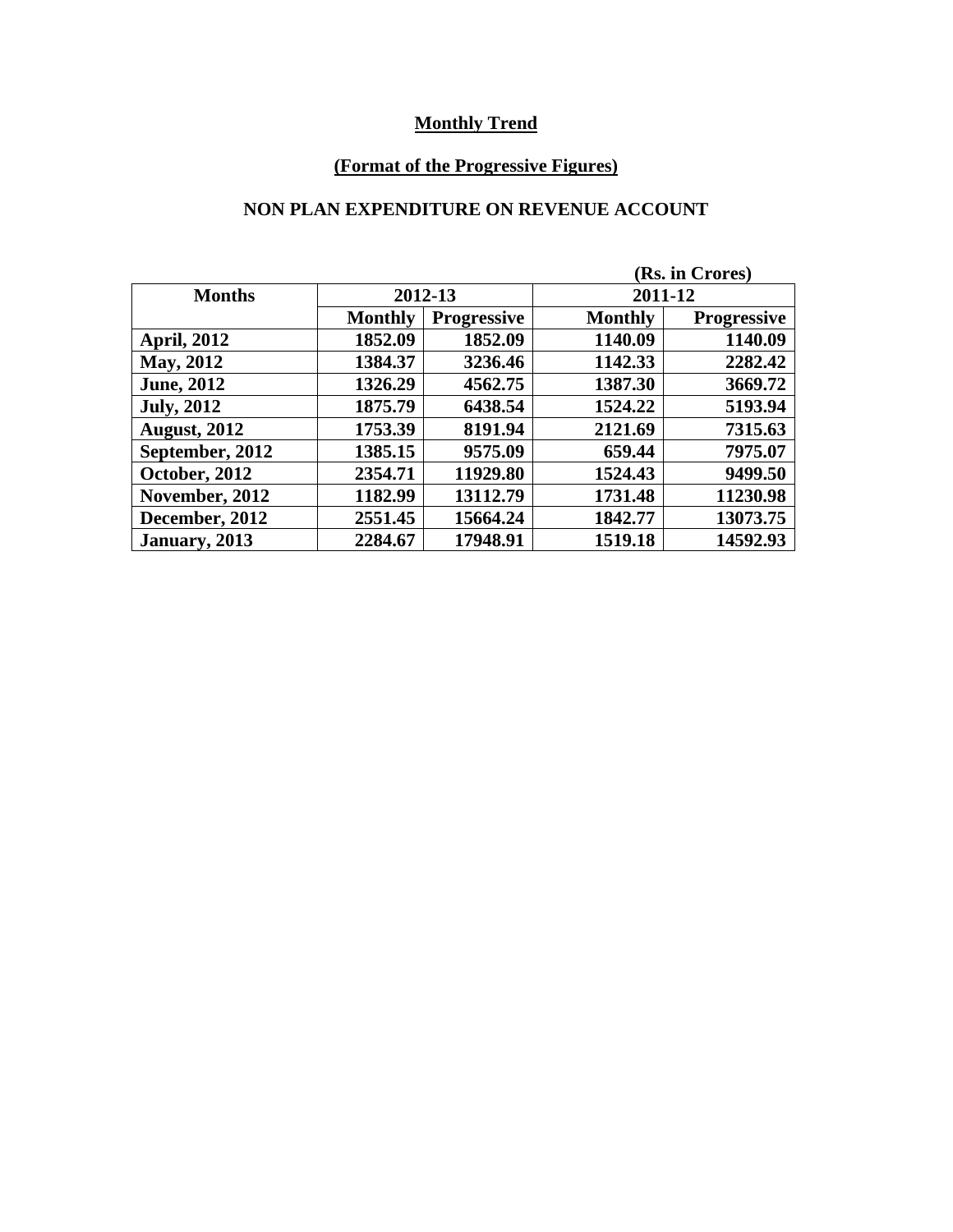# **(Format of the Progressive Figures)**

#### **NON PLAN EXPENDITURE ON INTEREST PAYMENT**

|                     |                | (Rs. in Crores)    |                |                    |  |
|---------------------|----------------|--------------------|----------------|--------------------|--|
| <b>Months</b>       | 2012-13        |                    |                | 2011-12            |  |
|                     | <b>Monthly</b> | <b>Progressive</b> | <b>Monthly</b> | <b>Progressive</b> |  |
| <b>April, 2012</b>  | 96.62          | 96.62              | ۰              |                    |  |
| <b>May, 2012</b>    |                | 96.62              | ۰              |                    |  |
| <b>June, 2012</b>   | 1.23           | 97.85              | 1.40           | 1.40               |  |
| <b>July, 2012</b>   | 10.56          | 108.41             | 0.42           | 1.82               |  |
| <b>August, 2012</b> |                | 108.41             | 5.62           | 7.44               |  |
| September, 2012     | 4.07           | 112.48             | 4.69           | 12.13              |  |
| October, 2012       |                | 112.48             | 2.78           | 14.91              |  |
| November, 2012      | 0.11           | 112.59             | 653.82         | 668.73             |  |
| December, 2012      | 656.78         | 769.37             | 116.65         | 785.38             |  |
| January, 2013       | 718.45         | 1487.82            | 69.63          | 855.01             |  |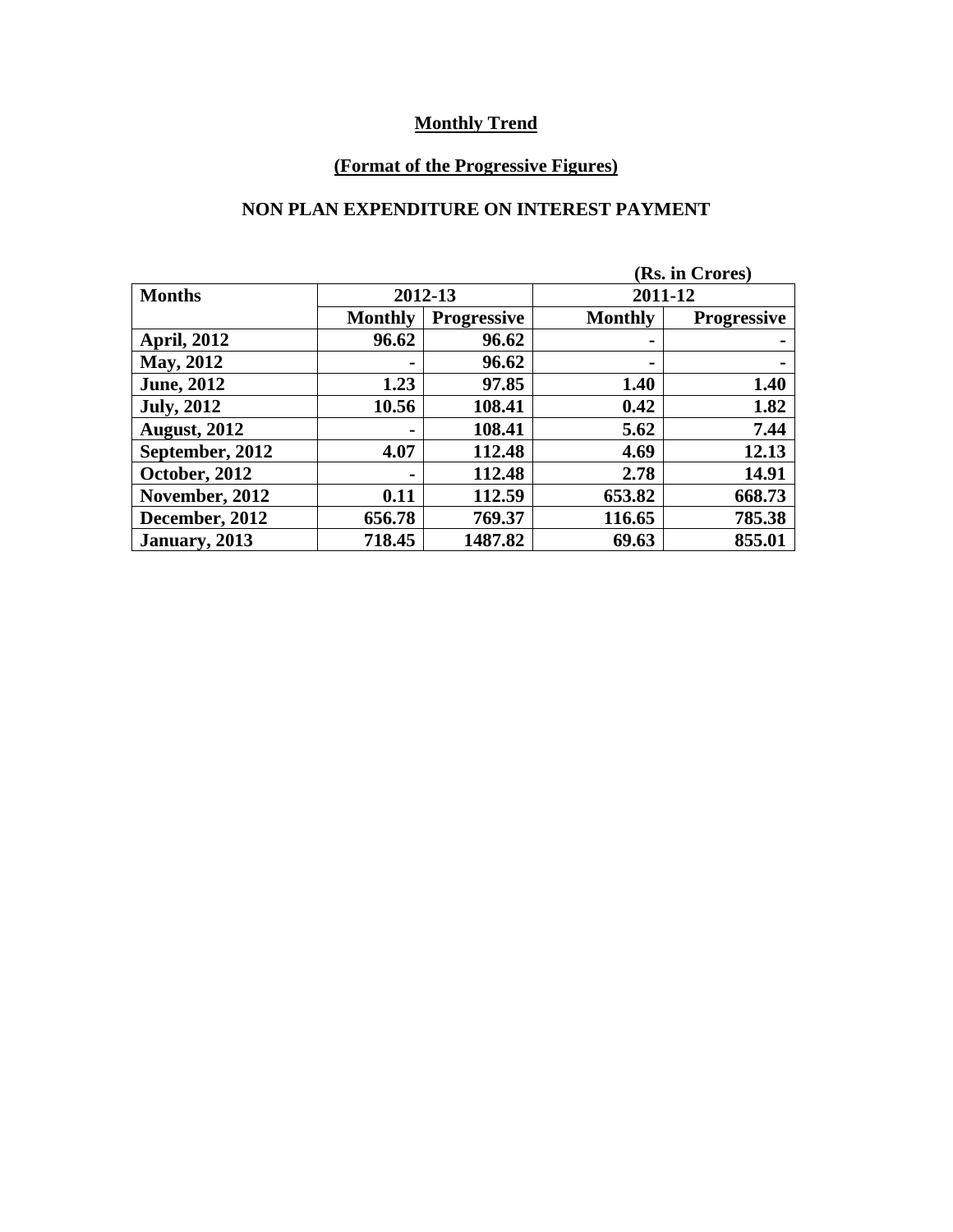# **(Format of the Progressive Figures)**

#### **NON PLAN EXPENDITURE ON CAPITAL ACCOUNT**

|                     |                |                    |                | (Rs. in Crores)    |  |
|---------------------|----------------|--------------------|----------------|--------------------|--|
| <b>Months</b>       | 2012-13        |                    |                | 2011-12            |  |
|                     | <b>Monthly</b> | <b>Progressive</b> | <b>Monthly</b> | <b>Progressive</b> |  |
| <b>April, 2012</b>  | $(-)18.59$     | $(-)18.59$         | $(-)$ 19.62    | $-$ ) 19.62        |  |
| May, 2012           | $(-)1.93$      | $(-)20.52$         | 38.54          | 18.92              |  |
| <b>June, 2012</b>   | $(-)7.03$      | $(-)27.55$         | 70.37          | 89.29              |  |
| <b>July, 2012</b>   | 23.00          | $(-)4.55$          | 4.22           | 93.51              |  |
| <b>August, 2012</b> | 35.00          | 31.41              | 12.12          | 105.63             |  |
| September, 2012     | 47.39          | 82.39              | 3.33           | 108.96             |  |
| October, 2012       | 19.01          | 101.40             | $(-)$ 4.77     | 104.19             |  |
| November, 2012      | 45.85          | 147.25             | 31.17          | 135.36             |  |
| December, 2012      | 22.83          | 170.08             | 120.40         | 255.76             |  |
| January, 2013       | 46.76          | 216.84             | 57.59          | 313.35             |  |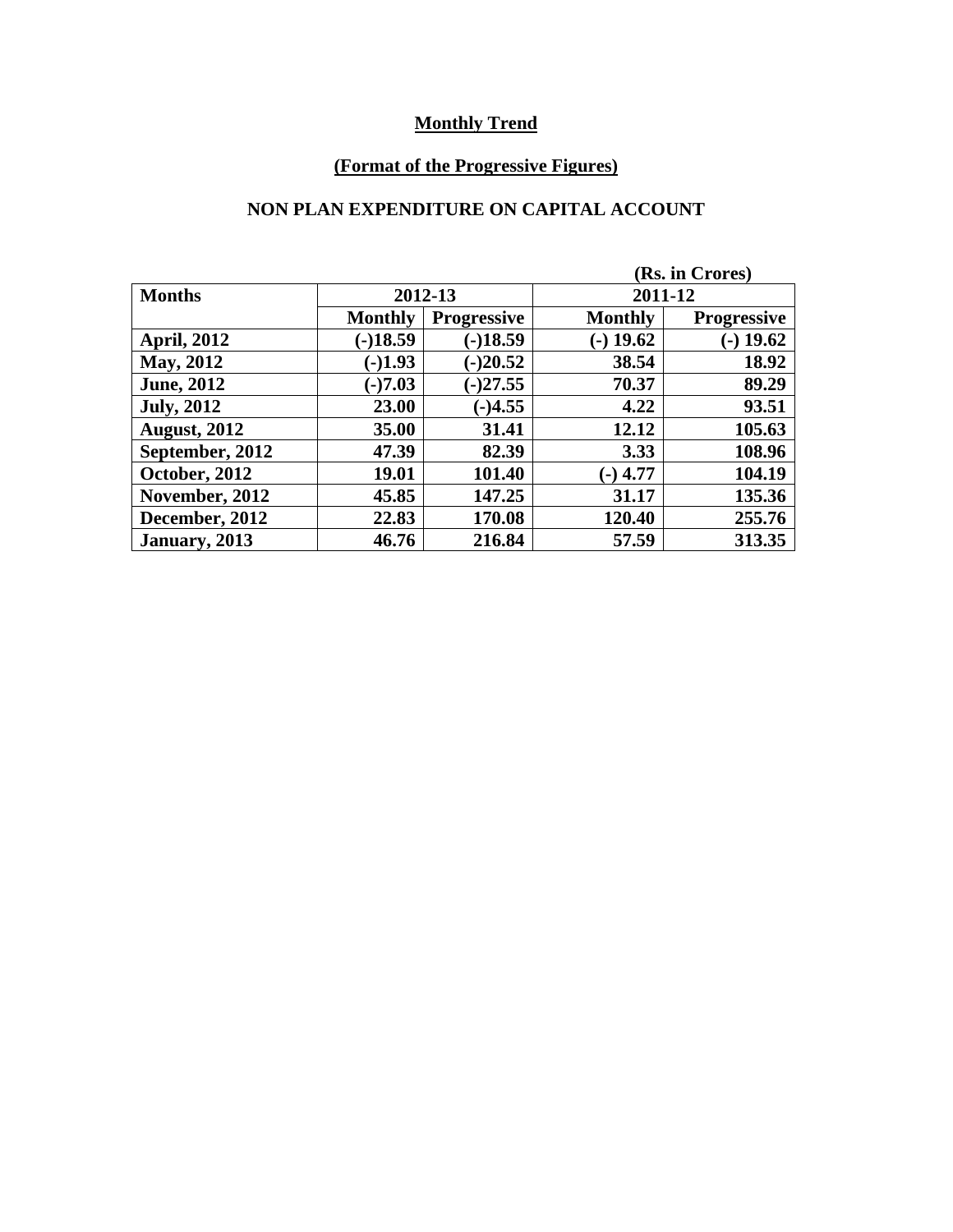# **(Format of the Progressive Figures)**

#### **PLAN EXPENDITURE ON REVENUE ACCOUNT**

| (Rs. in Crores)     |                |                    |                |                    |  |
|---------------------|----------------|--------------------|----------------|--------------------|--|
| <b>Months</b>       | 2012-13        |                    |                | 2011-12            |  |
|                     | <b>Monthly</b> | <b>Progressive</b> | <b>Monthly</b> | <b>Progressive</b> |  |
| <b>April, 2012</b>  | 76.26          | 76.26              | 24.63          | 24.63              |  |
| May, 2012           | 58.56          | 134.82             | 20.70          | 45.33              |  |
| <b>June, 2012</b>   | 46.46          | 181.28             | 44.19          | 89.52              |  |
| <b>July, 2012</b>   | 90.25          | 271.53             | 45.40          | 134.92             |  |
| <b>August, 2012</b> | 96.68          | 368.21             | 81.38          | 216.30             |  |
| September, 2012     | 75.85          | 444.06             | 49.47          | 265.77             |  |
| October, 2012       | 154.18         | 598.24             | 62.35          | 328.12             |  |
| November, 2012      | 67.51          | 665.75             | 157.39         | 485.51             |  |
| December, 2012      | 97.44          | 763.19             | 105.46         | 590.97             |  |
| January, 2013       | 86.59          | 849.78             | 215.37         | 806.34             |  |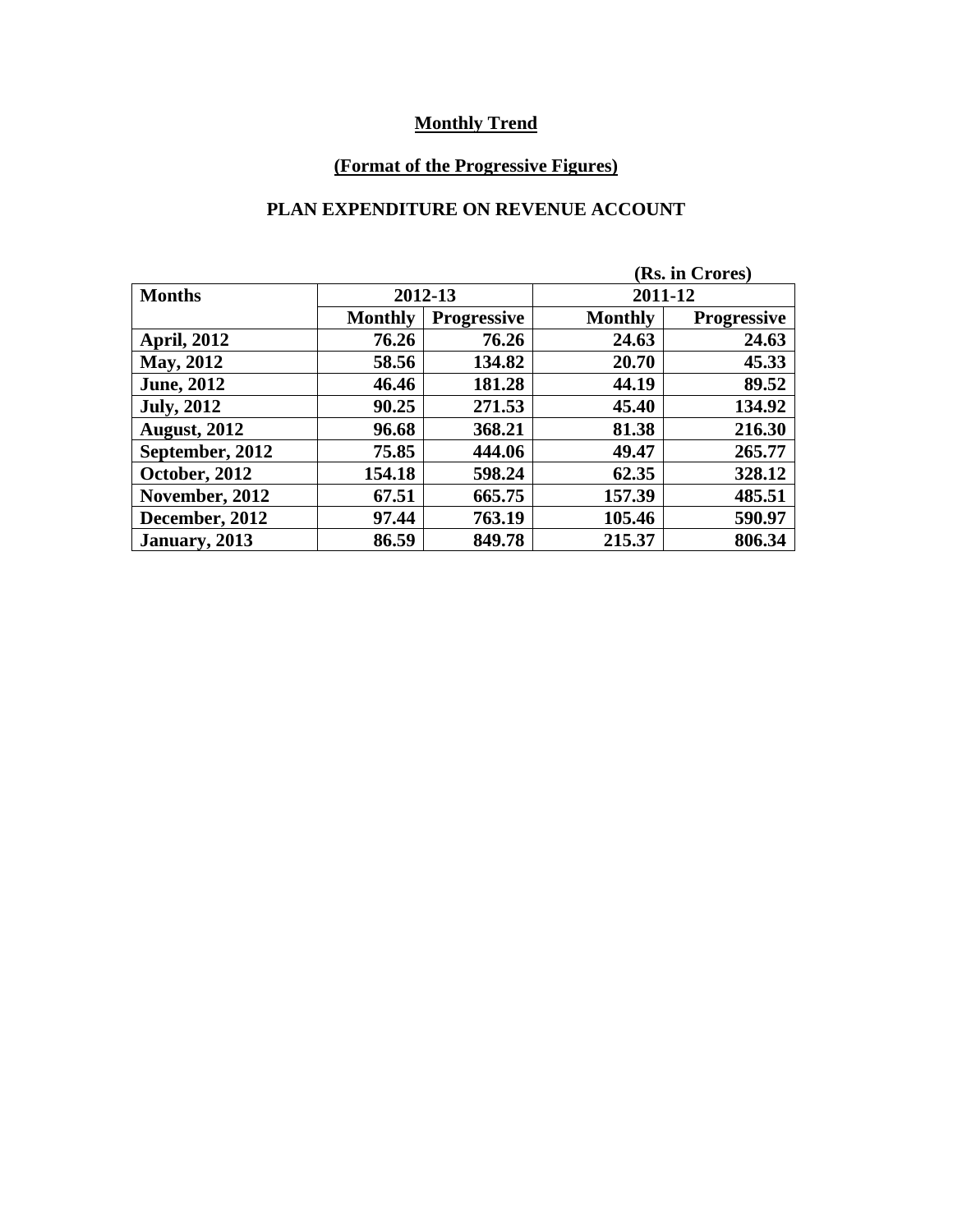# **(Format of the Progressive Figures)**

# **PLAN EXPENDITURE ON CAPITAL ACCOUNT**

|                     |                |                    |                | (Rs. in Crores)    |  |
|---------------------|----------------|--------------------|----------------|--------------------|--|
| <b>Months</b>       |                | 2012-13            |                | 2011-12            |  |
|                     | <b>Monthly</b> | <b>Progressive</b> | <b>Monthly</b> | <b>Progressive</b> |  |
| <b>April, 2012</b>  | 9.30           | 9.30               | 18.40          | 18.40              |  |
| <b>May, 2012</b>    | 42.89          | 52.19              | 22.85          | 41.25              |  |
| <b>June, 2012</b>   | 63.19          | 115.38             | 91.49          | 132.74             |  |
| <b>July, 2012</b>   | 172.48         | 287.86             | 158.99         | 291.73             |  |
| <b>August, 2012</b> | 214.76         | 502.62             | 319.93         | 611.66             |  |
| September, 2012     | 321.76         | 824.38             | 273.13         | 884.79             |  |
| October, 2012       | 305.74         | 1130.12            | 261.51         | 1146.30            |  |
| November, 2012      | 306.08         | 1436.20            | 350.50         | 1496.80            |  |
| December, 2012      | 327.19         | 1763.39            | 619.06         | 2115.86            |  |
| January, 2013       | 533.80         | 2297.19            | 444.34         | 2560.20            |  |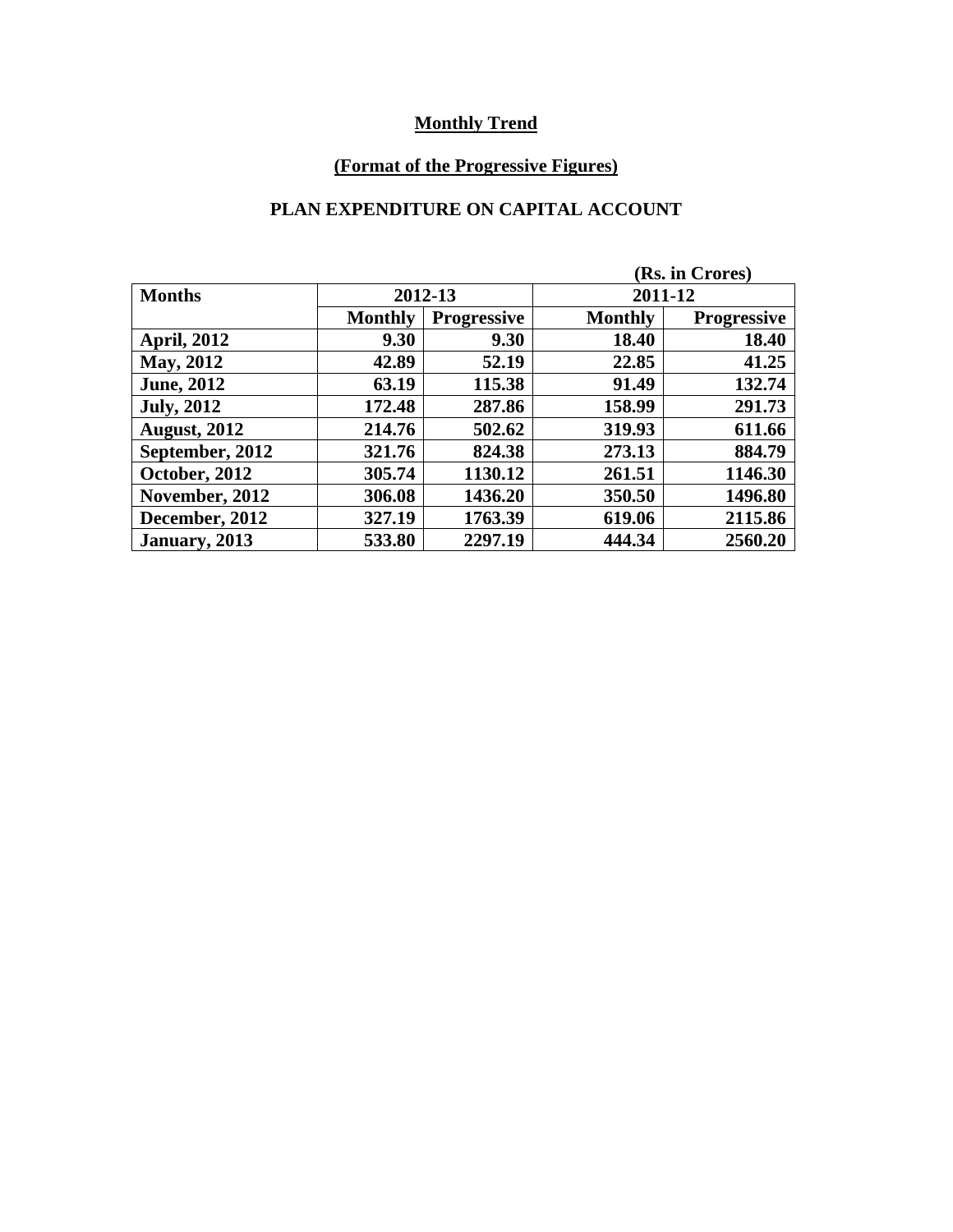# **(Format of the Progressive Figures)**

#### **TOTAL EXPENDITURE ON REVENUE ACCOUNT**

| (Rs. in Crores)     |                |                    |                |                    |  |
|---------------------|----------------|--------------------|----------------|--------------------|--|
| <b>Months</b>       | 2012-13        |                    |                | 2011-12            |  |
|                     | <b>Monthly</b> | <b>Progressive</b> | <b>Monthly</b> | <b>Progressive</b> |  |
| <b>April, 2012</b>  | 1928.35        | 1928.35            | 1164.72        | 1164.72            |  |
| <b>May, 2012</b>    | 1442.93        | 3371.28            | 1163.03        | 2327.75            |  |
| <b>June, 2012</b>   | 1372.75        | 4744.03            | 1431.49        | 3759.24            |  |
| <b>July, 2012</b>   | 1966.04        | 6710.07            | 1569.62        | 5328.86            |  |
| <b>August, 2012</b> | 1850.07        | 8560.15            | 2203.07        | 7531.93            |  |
| September, 2012     | 1459.00        | 10019.15           | 708.91         | 8240.84            |  |
| October, 2012       | 2508.89        | 12528.04           | 1586.78        | 9827.62            |  |
| November, 2012      | 1250.50        | 13778.54           | 1888.87        | 11716.49           |  |
| December, 2012      | 2648.89        | 16427.43           | 1948.23        | 13664.72           |  |
| January, 2013       | 2371.26        | 18798.69           | 1734.55        | 15399.27           |  |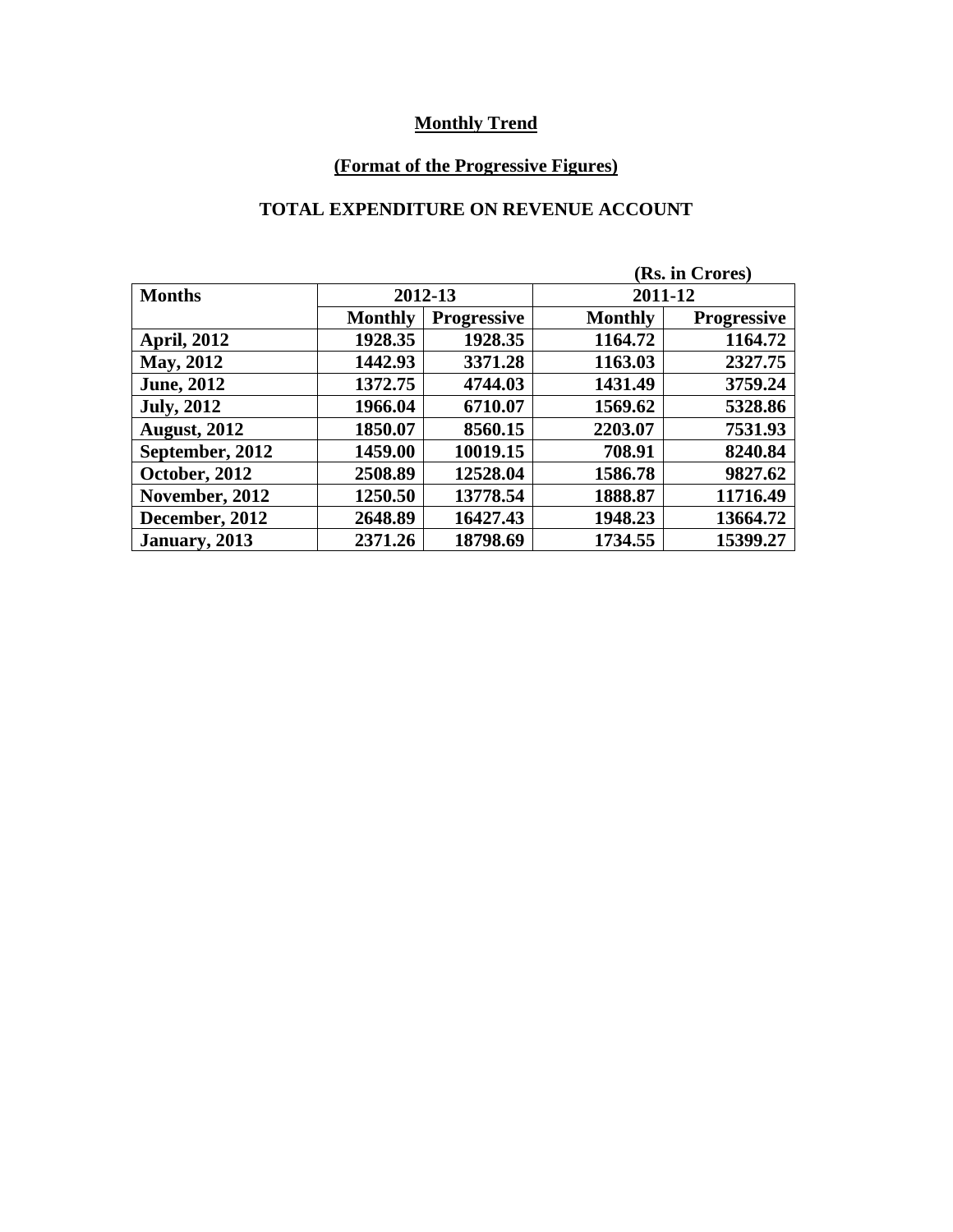# **(Format of the Progressive Figures)**

# **TOTAL EXPENDITURE ON CAPITAL ACCOUNT**

|                     |                | (Rs. in Crores)    |                |                    |  |  |
|---------------------|----------------|--------------------|----------------|--------------------|--|--|
| <b>Months</b>       | 2012-13        |                    |                | 2011-12            |  |  |
|                     | <b>Monthly</b> | <b>Progressive</b> | <b>Monthly</b> | <b>Progressive</b> |  |  |
| <b>April, 2012</b>  | $(-)9.29$      | $(-)9.29$          | $(-) 1.22$     | $-1.22$            |  |  |
| May, 2012           | 40.96          | 31.67              | 61.39          | 60.17              |  |  |
| <b>June, 2012</b>   | 56.16          | 87.83              | 161.86         | 222.03             |  |  |
| <b>July, 2012</b>   | 195.48         | 283.31             | 163.21         | 385.21             |  |  |
| <b>August, 2012</b> | 250.74         | 534.04             | 332.08         | 717.29             |  |  |
| September, 2012     | 372.73         | 906.77             | 276.46         | 993.75             |  |  |
| October, 2012       | 324.75         | 1231.52            | 256.74         | 1250.49            |  |  |
| November, 2012      | 351.93         | 1583.45            | 381.67         | 1632.16            |  |  |
| December, 2012      | 350.02         | 1933.47            | 739.46         | 2371.62            |  |  |
| January, 2013       | 580.56         | 2514.03            | 501.93         | 2873.55            |  |  |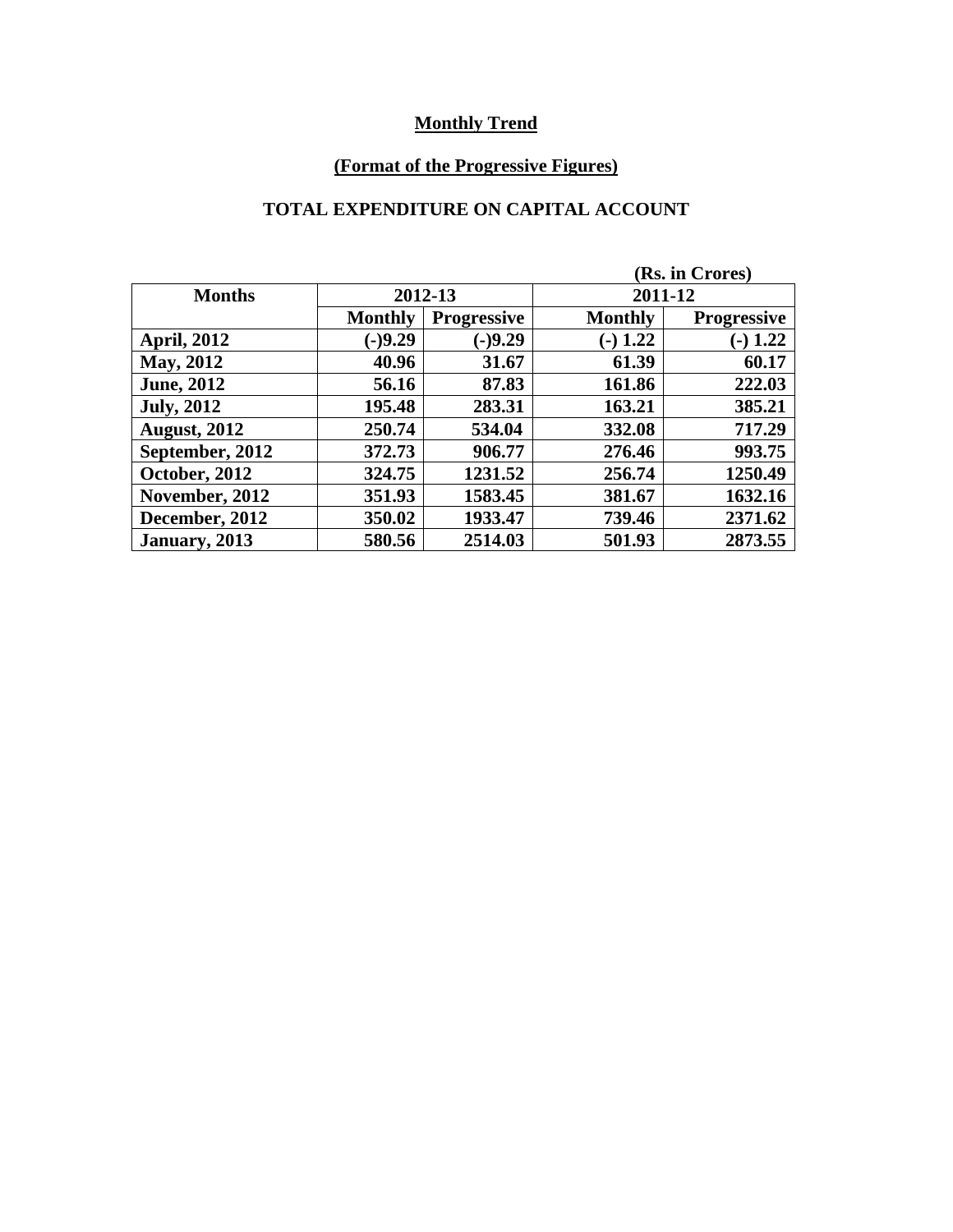# **(Format of the Progressive Figures)**

#### **LOANS & ADVANCES DISBURSED**

|                     |                |                    |                | (Rs. in Crores)    |  |  |  |
|---------------------|----------------|--------------------|----------------|--------------------|--|--|--|
| <b>Months</b>       |                | 2012-13            |                | 2011-12            |  |  |  |
|                     | <b>Monthly</b> | <b>Progressive</b> | <b>Monthly</b> | <b>Progressive</b> |  |  |  |
| <b>April, 2012</b>  |                |                    |                |                    |  |  |  |
| <b>May, 2012</b>    | 9.24           | 9.24               | 0.05           | 0.05               |  |  |  |
| <b>June, 2012</b>   | 0.83           | 10.07              | 9.25           | 9.30               |  |  |  |
| <b>July, 2012</b>   | 7.69           | 17.76              | 5.56           | 14.86              |  |  |  |
| <b>August, 2012</b> | 11.09          | 28.86              | 3.38           | 18.24              |  |  |  |
| September, 2012     | 2.14           | 31.00              | 12.98          | 31.22              |  |  |  |
| October, 2012       | 20.81          | 51.81              | 9.82           | 41.04              |  |  |  |
| November, 2012      | 1.77           | 53.58              | 0.17           | 41.21              |  |  |  |
| December, 2012      | 8.71           | 62.29              | 1.57           | 42.78              |  |  |  |
| January, 2013       | 3.19           | 65.48              | 4.38           | 47.16              |  |  |  |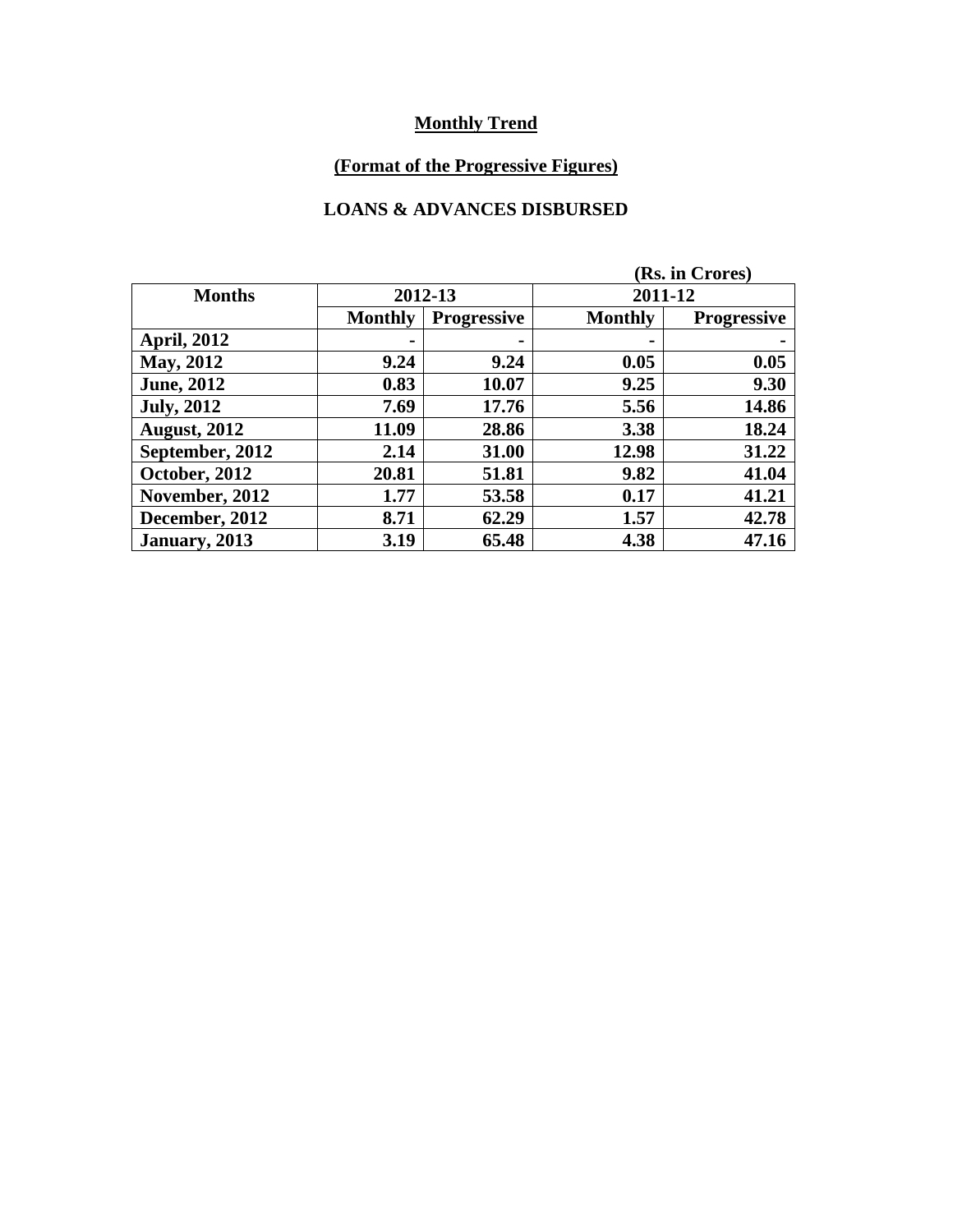# **(Format of the Progressive Figures)**

#### **REVENUE SURPLUS**

|                     | (Rs. in Crores) |                    |                |                    |  |
|---------------------|-----------------|--------------------|----------------|--------------------|--|
| <b>Months</b>       | 2012-13         |                    | 2011-12        |                    |  |
|                     | <b>Monthly</b>  | <b>Progressive</b> | <b>Monthly</b> | <b>Progressive</b> |  |
| <b>April, 2012</b>  | $(-)395.60$     | $(-)395.60$        | $(-)$ 588.78   | $(-)$ 588.78       |  |
| May, 2012           | $(-)869.82$     | $(-)1265.42$       | $(-)822.98$    | $(-)1411.76$       |  |
| <b>June, 2012</b>   | $(-)1061.89$    | $(-)2327.31$       | $(-)1182.50$   | $(-)2594.26$       |  |
| <b>July, 2012</b>   | $(-)1047.69$    | $(-)3375.00$       | $(-)901.31$    | $(-)3495.57$       |  |
| <b>August, 2012</b> | $(-)1334.28$    | $(-)4709.28$       | $(-)1852.19$   | $(-)$ 5347.76      |  |
| September, 2012     | $(-) 746.12$    | $(-)$ 5455.40      | $(+)$ 964.59   | $(-)$ 4383.17      |  |
| October, 2012       | $(-)$ 1521.96   | $(-)$ 6977.36      | 5857.24        | 1474.07            |  |
| November, 2012      | $(-) 856.00$    | $(-) 7833.36$      | 122.05         | 1596.12            |  |
| December, 2012      | 4684.57         | $(-)3148.79$       | $(-)1644.50$   | $(-)48.38$         |  |
| January, 2013       | 4347.79         | 1199.00            | 297.20         | 248.82             |  |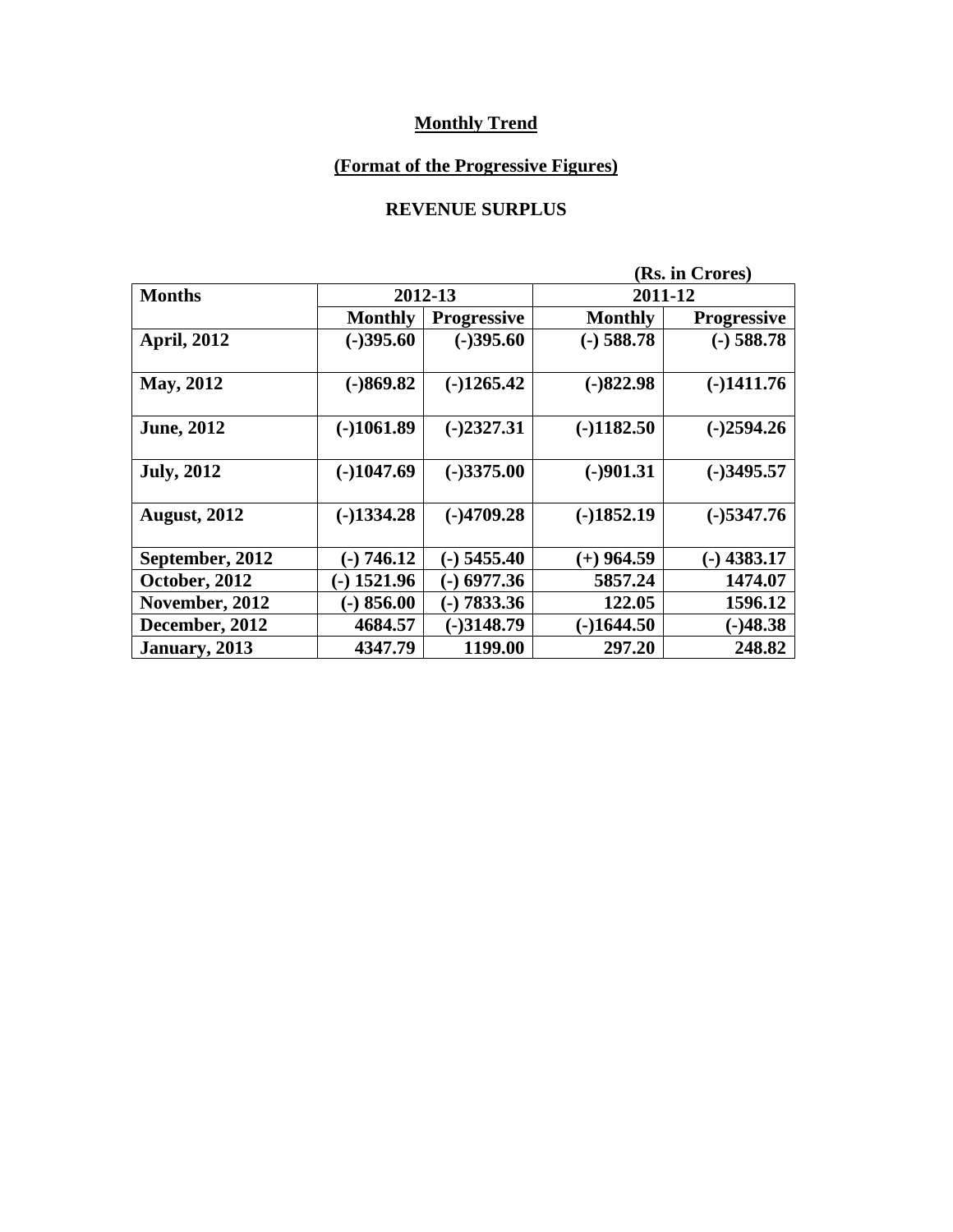# **(Format of the Progressive Figures)**

### **FISCAL DEFICIT**

|                     |                |                    | (Rs. in Crores) |                    |  |  |
|---------------------|----------------|--------------------|-----------------|--------------------|--|--|
| <b>Months</b>       | 2012-13        |                    | 2011-12         |                    |  |  |
|                     | <b>Monthly</b> | <b>Progressive</b> | <b>Monthly</b>  | <b>Progressive</b> |  |  |
| <b>April, 2012</b>  | 386.17         | 386.17             | 587.43          | 587.43             |  |  |
| May, 2012           | 919.92         | 1306.09            | 884.33          | 1471.76            |  |  |
| <b>June, 2012</b>   | 1118.72        | 2424.81            | 1353.50         | 2825.26            |  |  |
| <b>July, 2012</b>   | 1250.74        | 3675.55            | 1069.95         | 3895.21            |  |  |
| <b>August, 2012</b> | 1596.02        | 5346.65            | 2187.45         | 6082.66            |  |  |
| September, 2012     | 1045.82        | 6392.47            | $(-)$ 675.08    | 5407.58            |  |  |
| October, 2012       | 1867.31        | 8259.78            | $(-)$ 5590.91   | $(-)$ 350.39       |  |  |
| November, 2012      | 1209.64        | 9469.42            | 259.64          | $(-)$ 90.75        |  |  |
| December, 2012      | $-)4325.99$    | 5143.43            | 2385.45         | 2294.70            |  |  |
| January, 2013       | $-3764.17$     | 1379.26            | 209.00          | 2503.70            |  |  |